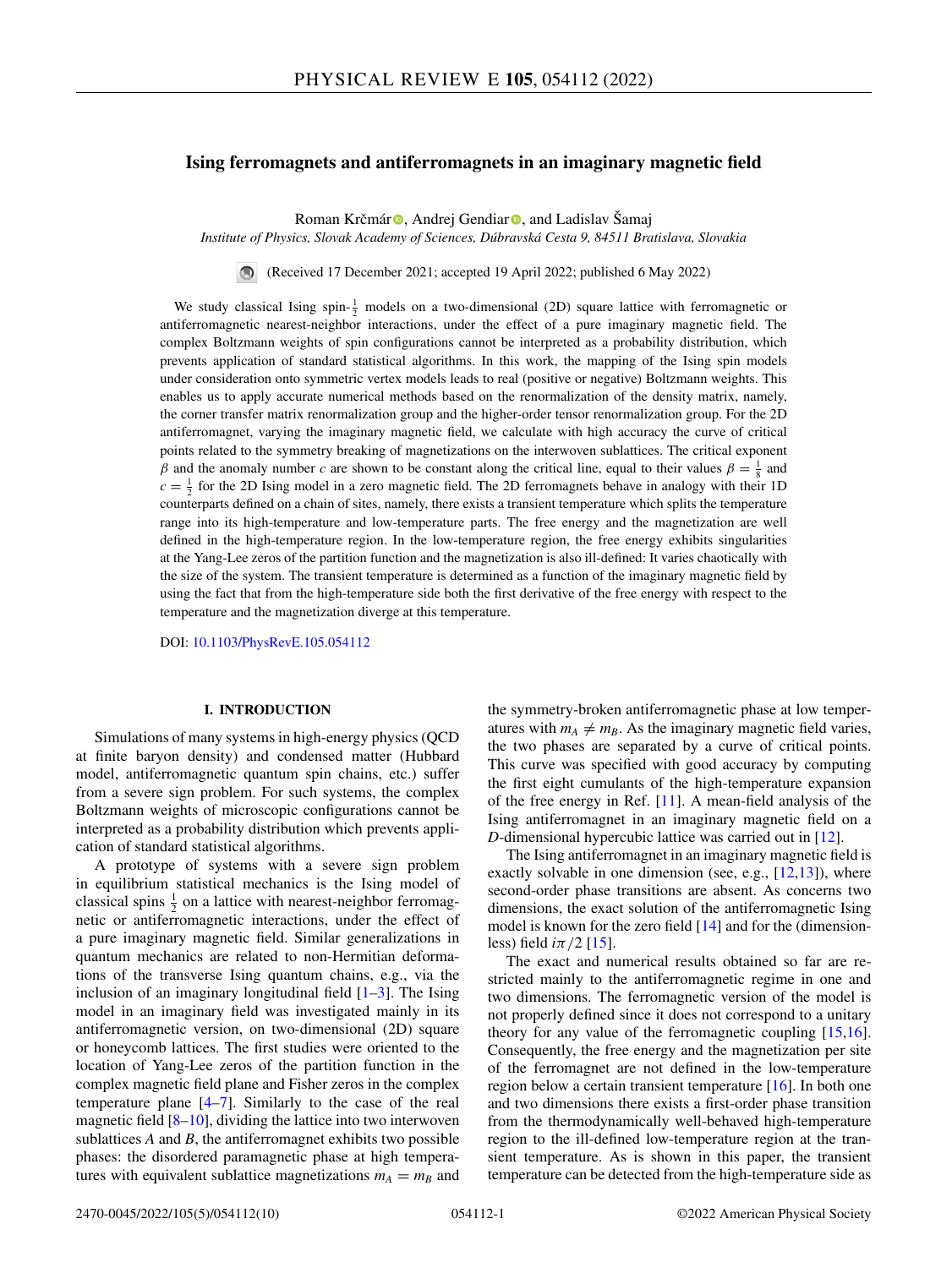<span id="page-1-0"></span>either the divergence of the first derivative of the free energy with respect to the coupling constant or the divergence of the magnetization.

The aim of the present paper is twofold. First, for an arbitrary *D*-dimensional lattice, we construct a mapping of the antiferromagnetic and ferromagnetic Ising models in an imaginary field onto a symmetric vertex model whose local vertex (Boltzmann) weights are real (positive or negative) numbers. Second, the vertex representation of the original spin model permits us to apply standard statistical methods, in particular accurate numerical techniques based on the idea of renormalization group applied to the density matrix. For 2D antiferromagnets, varying the imaginary magnetic field, we calculate with high accuracy the curve of critical points and show the uniformity of the critical exponent  $\beta$  and the anomaly number *c* along this curve. As concerns 2D ferromagnets, the transient temperature below which the free energy and the magnetization are not defined is determined as a function of the imaginary magnetic field by using two different approaches.

The paper is organized as follows. In Sec.  $\Pi$  we recapitulate briefly the 1D exactly solvable case and discuss anomalies in the ferromagnetic version of the Ising model in an imaginary field. Section  $III$  deals with the mapping of the partition function of the Ising model in an imaginary field onto the one of a symmetric vertex model on the same lattice structure which exhibits real (positive or negative) local Boltzmann vertex weights. The mapping is constructed for both antiferromagnetic and ferromagnetic cases. Applied numerical methods are described briefly in Sec. [IV;](#page-4-0) some technicalities are deferred to the Appendix. Numerical results for the critical properties of the 2D Ising antiferromagnets are presented in Sec. [V.](#page-4-0) Numerical results for the 2D Ising ferromagnets are summarized in Sec. [VI.](#page-6-0) The emphasis is put on phenomena close to the first-order transition temperature from the high-temperature to the low-temperature regimes. Section [VII](#page-7-0) provides a summary of the obtained results as well as concluding remarks.

## **II. RECAPITULATION OF THE 1D CASE**

The 1D chain of *N* Ising spins  $\{s_j = \pm 1\}_{j=1}^N$  with nearestneighbor couplings *J* in a magnetic field *h* is defined by the Hamiltonian

$$
H = -J \sum_{j=1}^{N} s_j s_{j+1} - h \sum_{j=1}^{N} s_j,
$$
 (1)

with the cyclic boundary condition  $s_{N+1} \equiv s_1$ . The partition function is given by

$$
Z_N = \sum_{\{s\}} e^{-\beta H},\tag{2}
$$

where  $\beta = 1/k_B T$  is the inverse temperature and the summation goes over all 2*<sup>N</sup>* spin configurations. Let us define  $\beta J \equiv F$  and consider the pure imaginary magnetic field  $\beta h \equiv$  $i\theta/2$ . Shifting  $\theta$  by  $2\pi$  induces for each vertex the same factor  $e^{\pm i\pi} = -1$ , which has no relevant effect on the partition function (2). The partition function is also invariant with respect to the transformation  $\theta \rightarrow -\theta$  and therefore one can restrict

oneself to  $\theta \in [0, \pi]$ . The 2 × 2 transfer matrix

$$
T = \begin{pmatrix} e^{F+i\theta/2} & e^{-F} \\ e^{-F} & e^{F-i\theta/2} \end{pmatrix}
$$
 (3)

has two eigenvalues of the form

$$
\lambda_{\pm}(\theta) = e^F \cos\left(\frac{\theta}{2}\right) \pm \sqrt{e^{-2F} - e^{2F} \sin^2\left(\frac{\theta}{2}\right)}.
$$
 (4)

The partition function (2) is determined by the eigenvalues of the transfer matrix as follows:

$$
Z_N = \lambda_+^N + \lambda_-^N. \tag{5}
$$

The free energy per spin *f* is defined by

$$
-\beta f_N = \frac{1}{N} \ln Z_N \tag{6}
$$

and the magnetization per spin  $m_N = \langle s_j \rangle$ , which in one dimension does not depend on the site index  $j = 1, 2, \ldots$ , by

$$
m_N = -\frac{\partial}{\partial \beta h} \beta f_N = 2i \frac{\partial}{\partial \theta} \beta f_N. \tag{7}
$$

Note that the magnetization  $m_N$ , which is bounded by  $0 < |m| \leq 1$  for real magnetic fields, can have magnitude larger than 1 for imaginary magnetic fields.

The spin system is usually studied in the thermodynamic limit  $N \to \infty$ . The analysis of the above equations depends on whether the (dimensionless) coupling constant  $F$  is positive (ferromagnet) or negative (antiferromagnet).

#### **A. 1D antiferromagnet**

If  $F < 0$ , the argument of the square root in  $(4)$  is always positive, which implies real eigenvalues  $\lambda_{\pm}$ ,  $\lambda_{+} > 0$  and  $\lambda_{-}$  < 0; since  $\lambda_{+}$  >  $|\lambda_{-}|$  the partition function (5) is real and positive. In the limit  $N \to \infty$ , from the two summands in (5)  $\lambda_+^N$  dominates, so the free energy per site  $f = \lim_{N \to \infty} f_N$  is given by

$$
-\beta f = F + \ln \left[ \cos \left( \frac{\theta}{2} \right) + \sqrt{e^{-4F} - \sin^2 \left( \frac{\theta}{2} \right)} \right].
$$
 (8)

The magnetization per site  $m = \lim_{N \to \infty} m_N$  is given by

$$
-im = \frac{\sin\left(\frac{\theta}{2}\right)}{\sqrt{e^{-4F} - \sin^2\left(\frac{\theta}{2}\right)}}.\tag{9}
$$

There is no second-order phase transition in one dimension.

### **B. 1D ferromagnet**

If  $F > 0$ , the argument of the square root in (4) can have both positive and negative signs. For a fixed value of  $\theta \in$ [0,  $\pi$ ], let us introduce a transition coupling  $F^*(\theta)$ ,

$$
e^{-2F^*} = \sin\left(\frac{\theta}{2}\right),\tag{10}
$$

at which the argument of the square root in (4) vanishes.

In the high-temperature region  $0 < F < F^*$ , the argument of the square root is positive, which implies that  $\lambda_+ > |\lambda_-|$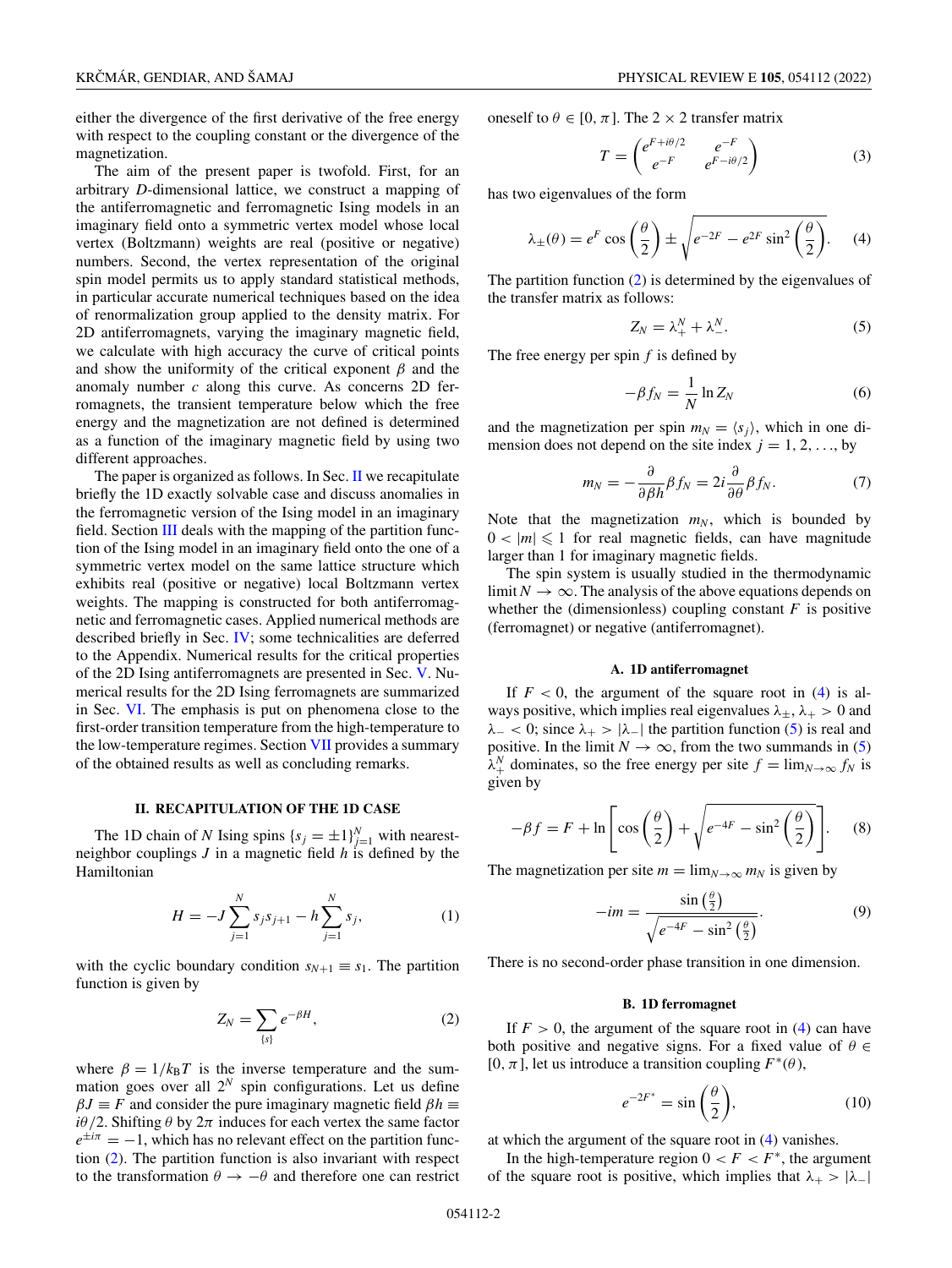<span id="page-2-0"></span>and one can use the previous formulas  $(8)$  and  $(9)$ . Note that as  $F$  approaches  $F^*$  the magnetization [\(9\)](#page-1-0) diverges.

In the low-temperature region  $F > F^*$ , the argument of the square root is negative and consequently the complex conjugate eigenvalues

$$
\lambda_{\pm}(\theta) = e^F \cos\left(\frac{\theta}{2}\right) \pm i\sqrt{e^{2F} \sin^2\left(\frac{\theta}{2}\right) - e^{-2F}} \qquad (11)
$$

have in polar coordinates the same modulus and the opposite phases

$$
\lambda_{\pm}(\theta) = \sqrt{e^{2F} - e^{-2F}} \exp(\pm i\varphi), \tag{12}
$$

where

$$
\varphi(F,\theta) = \arccos\left[\frac{\cos\left(\frac{\theta}{2}\right)}{\sqrt{1 - e^{-4F}}}\right].\tag{13}
$$

The partition function [\(5\)](#page-1-0) reads

$$
Z_N = 2(e^{2F} - e^{-2F})^{N/2} \cos(N\varphi). \tag{14}
$$

The Yang-Lee zeros of the partition function thus exist exclusively in the low-temperature region  $F > F^*$  and correspond to the following irrational values of  $\varphi$ :

$$
\varphi(F,\theta) = \frac{2j-1}{2N}\pi, \quad j = 1, 2, ..., N.
$$
 (15)

Since  $Z_N = 0$ , the free energy goes to  $-\infty$  at these points, which become dense in the limit  $N \to \infty$ . This means that the free energy is not defined for  $F > F^*$ .

As is shown in this paragraph, it is a mathematical curiosity that if one fixes the value of  $\varphi$  outside the Yang-Lee set (15) (with  $\varphi$ , e.g., a rational number), the expression for the free energy converges when increasing the number of sites  $N \to \infty$ . The term  $cos(\varphi N)$  will change its sign with increasing *N*. The oscillating sign of the partition function does not represent any problem in the definition of the free energy per spin [\(6\)](#page-1-0) since the principal value of the complex logarithm  $ln(-1) = i\pi$ , when divided by *N*, goes to 0 in the limit  $N \to \infty$ . Taking the absolute value of the partition function in the definition of the free energy per spin  $(6)$ , one gets

$$
-\beta f_N = \frac{1}{2} \ln(e^{2F} - e^{-2F}) + \frac{1}{N} \ln|2\cos(N\varphi)|. \qquad (16)
$$

Using the formula [\[17\]](#page-9-0)

$$
2\cos(N\varphi) = 2^N \prod_{k=1}^N \sin\left(\varphi + \frac{2k-1}{2N}\pi\right),\qquad(17)
$$

one obtains that

$$
\frac{1}{N} \ln|2\cos(N\varphi)| = \ln 2 + \frac{1}{N} \sum_{k=1}^{N} \ln \left| \sin\left(\varphi + \frac{2k-1}{2N}\pi\right) \right|.
$$
\n(18)

According to the Euler-Maclaurin formula [\[18\]](#page-9-0)

$$
\sum_{n=a}^{b} f(n) \sim \int_{a}^{b} dx f(x) + \frac{1}{2} [f(a) + f(b)]
$$
  
+ 
$$
\sum_{k=1}^{\infty} \frac{B_{2k}}{(2k)!} [f^{(2k-1)}(b) - f^{(2k-1)}(a)], \quad (19)
$$

with *a* and *b* integers and  ${B_{2k}}$  the Bernoulli numbers, the discrete sum on the right-hand side of  $(18)$  is nothing but a Riemann integral plus large-*N* corrections. The set of Yang-Lee zeros (15) becomes dense in the thermodynamic limit  $N \to \infty$ . If  $\varphi$  belongs to the set of Yang-Lee zeros  $(15)$ , the continuation of  $(18)$  is not possible as one of the summands, namely, the one with  $j + k - 1 = N$ , diverges. When  $\varphi$  does not belong to the set of Yang-Lee zeros (15) (e.g., it is a rational number at an infinitesimal distance 1/*N* from Yang-Lee zeros in its neighborhood), the problematic summand in (18) is of order  $\ln[\sin(1/N)]/N \sim -(\ln N)/N$ and vanishes in the limit  $N \to \infty$ , so

$$
\frac{1}{N}\ln|2\cos(N\varphi)| = \ln 2 + \int_0^1 dt \ln|\sin(\varphi + \pi t)| + o(1).
$$
\n(20)

The integral over *t* exactly cancels the term ln 2 for any value of  $\varphi$ . We then suggest that as soon as  $\varphi$  is a rational number, the thermodynamic  $N \to \infty$  limit of the left-hand side of Eq. (20) exists and equals 0; one can check this suggestion numerically by fixing  $\varphi$  (say, to an integer) and going with *N* to extremely large values. The thermodynamic limit of the free energy then reads

$$
-\beta f = \frac{1}{2} \ln(e^{2F} - e^{-2F}).
$$
 (21)

Thus, excluding from consideration the set of Yang-Lee zeros (15), the free energy is a continuous function of  $F$  when passing through the point  $F = F^*$ , as it should be; this can be seen by inserting  $\cos(\theta/2) = \sqrt{1 - e^{-4F^*}}$  into [\(8\)](#page-1-0) taking in the limit  $F \to F^{*-}$  and comparing to (21) taking in the limit  $F \to F^{*+}$ . As concerns the derivative of the free energy with respect to the coupling *F*, it diverges for  $F \to F^{*-}$  and converges to a finite number when  $F \to F^{*+}$ , which signals a first-order phase transition at the transient point *F*<sup>∗</sup>. It should be emphasized that as the set of Yang-Lee zeros (15) is dense in the limit  $N \to \infty$ , the above mathematical analysis is of limited physical interest. The magnetization per site [\(7\)](#page-1-0)

$$
m_N = 2i \frac{\partial \varphi}{\partial \theta} \tan(\varphi N) \tag{22}
$$

oscillates with increasing *N* and so it does not exhibit a well-defined thermodynamic limit in the low-temperature region  $F > F^*$ .

#### **III. MAPPING ONTO A SYMMETRIC VERTEX MODEL**

In this section we consider a spin- $\frac{1}{2}$  Ising model on a general *D*-dimensional lattice structure with coordination number  $q = 2, 3, \ldots$  The spin Hamiltonian *H* is given by

$$
-\beta H = F \sum_{\langle j,k \rangle} s_j s_k + i \frac{\theta}{2} \sum_j s_j, \tag{23}
$$

where the first sum goes over all nearest-neighbor pairs of lattice sites and the second sum over all lattice sites. The partition function is defined by [\(2\)](#page-1-0).

In Ising systems, microscopic spins  $s = \pm 1$  are associated with lattice sites and the nearest-neighbor spins interact along edges connecting the nearest-neighbor vertices. In two-state vertex models, microscopic states  $\sigma = \pm 1$  are attached to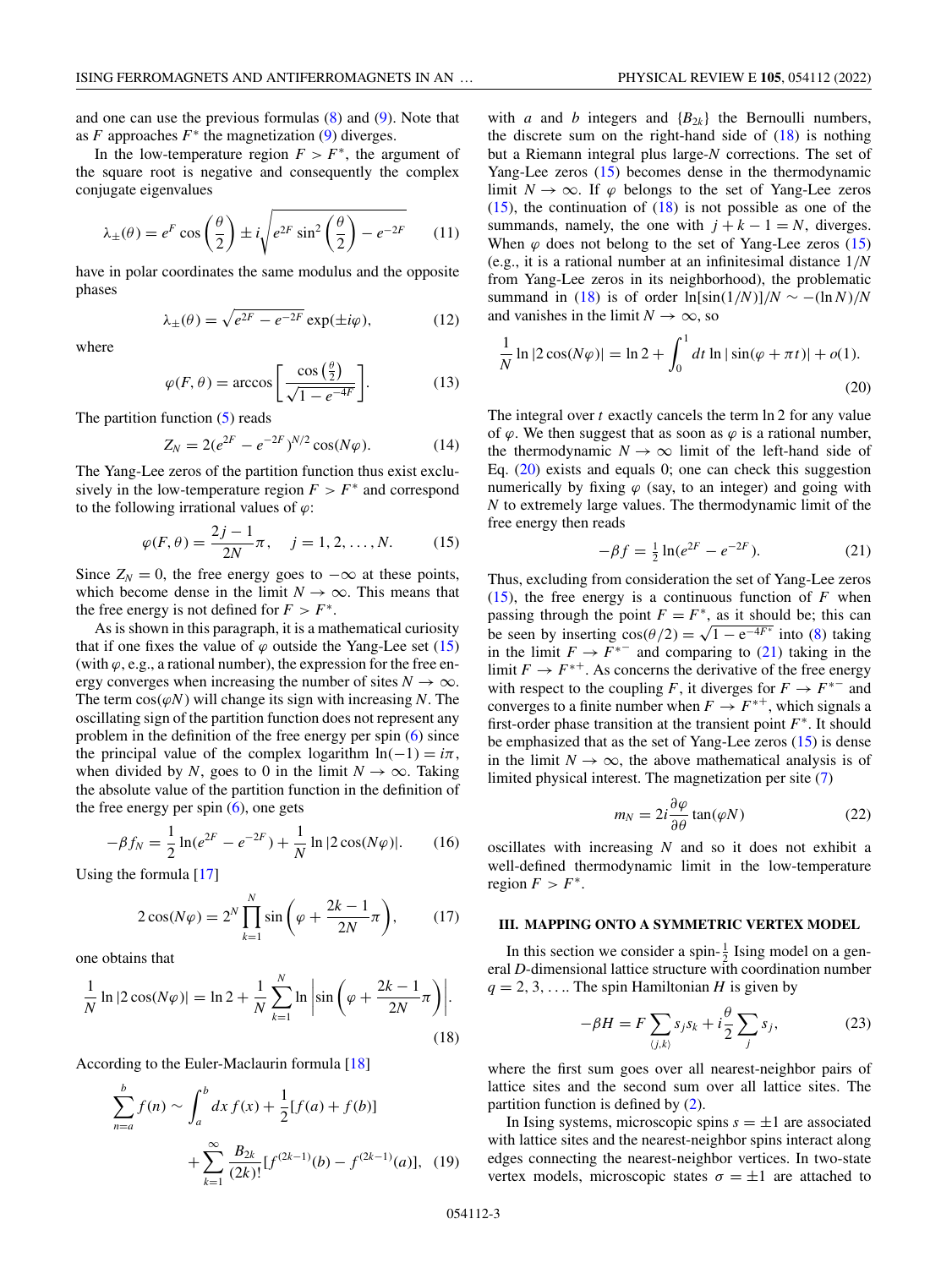<span id="page-3-0"></span>the edges of the lattice. For a given global configuration of edge states, every vertex sees a local configuration of edge states with the corresponding Boltzmann vertex weight. The partition function of the vertex system is defined by

$$
Z = \sum_{\{\sigma\}} \prod(\text{weights}),\tag{24}
$$

where the sum goes over all configurations of edge states and the product is over all vertex weights in the lattice. A special case of two-state vertex systems is a *symmetric* vertex model whose local vertex weights depend only on the number of incident edges in, say, the  $(-)$  state; in other words, for a vertex, any permutation of edge states in space leaves the local vertex weight invariant.

Every system of Ising spins on a lattice can be mapped onto a symmetric two-state vertex model formulated on the same lattice structure by using mapping methods [\[10,](#page-8-0)[19\]](#page-9-0) based on a gauge transformation [\[20\]](#page-9-0), which represents a generalization of the duality transformation and the weak-graph expansion [\[21\]](#page-9-0). The mapping depends on whether the spin coupling *F* is ferromagnetic or antiferromagnetic.

#### **A. Ising antiferromagnet**

In the case of an antiferromagnetic coupling  $F < 0$  it holds that  $F = -|F|$ . The Ising model on a lattice with the coordination number *q* can be represented as a vertex system when one decorates each edge by a new two-coordinated vertex and attaches to line fragments two-state variables  $\sigma = \pm 1$ . To reproduce the partition function of the Ising model, one attaches to the new decoration vertices the  $2 \times 2$  interaction matrix

$$
\mathbf{V} \equiv \begin{pmatrix} V_{+,+} & V_{+,-} \\ V_{-,+} & V_{-,-} \end{pmatrix} = \begin{pmatrix} e^F & e^{-F} \\ e^{-F} & e^F \end{pmatrix} \tag{25}
$$

and to the vertices of the original lattice with a local configuration of adjacent edges  $\{\sigma_1, \sigma_2, \ldots, \sigma_q\}$  the vertex weights

$$
v(\sigma_1, \sigma_2, \dots, \sigma_q) = e^{i\theta/2} \delta(\sigma_1, +) \delta(\sigma_2, +) \cdots \delta(\sigma_q, +)
$$

$$
+ e^{-i\theta/2} \delta(\sigma_1, -) \delta(\sigma_2, -) \cdots \delta(\sigma_q, -).
$$
(26)

In this way, two admissible configurations around a vertex on the original lattice, all adjacent edges in the same either  $(+)$ or (–) state, are identified with the  $(+)$  or (–) state of the spin on that vertex. For a given edge composed of two line fragments in states  $\sigma'$  and  $\sigma''$ , the contribution to the partition function can be schematically expressed as

$$
\sum_{\sigma',\sigma''} v(\ldots,\sigma',\ldots)V_{\sigma',\sigma''}v(\ldots,\sigma'',\ldots).
$$
 (27)

The interaction matrix  $(25)$  can be written as the product of a matrix **W** and its transpose  $W<sup>T</sup>$  in many ways. Let us apply the factorization

$$
\mathbf{V} = \mathbf{W}\mathbf{W}^{\mathrm{T}}, \quad \mathbf{W} = \begin{pmatrix} \sqrt{\cosh F} & i\sqrt{\sinh |F|} \\ \sqrt{\cosh F} & -i\sqrt{\sinh |F|} \end{pmatrix}.
$$
 (28)

The next step is to use the relation  $V_{\sigma',\sigma''} = \sum_{\sigma} W_{\sigma',\sigma} W_{\sigma'',\sigma}$  in (27) to eliminate the decoration vertices by attaching **W** to the left end point and **W**<sup>T</sup> to the right end point of each edge. In this way one obtains the pure two-state vertex model on the original lattice structure defined by the vertex weights

$$
w(\sigma_1, \sigma_2, \dots, \sigma_q) = \sum_{\sigma'_1, \sigma'_2, \dots, \sigma'_q = \pm} v(\sigma'_1, \sigma'_2, \dots, \sigma'_q)
$$
  
 
$$
\times W_{\sigma'_1, \sigma_1} W_{\sigma'_2, \sigma_2} \cdots W_{\sigma'_q, \sigma_q}.
$$
 (29)

Explicitly,

$$
w(\sigma_1, \sigma_2, \dots, \sigma_q) = e^{i\theta/2} W_{+, \sigma_1} W_{+, \sigma_2} \cdots W_{+, \sigma_q}
$$
  
+  $e^{-i\theta/2} W_{-, \sigma_1} W_{-, \sigma_2} \cdots W_{-, \sigma_q}.$  (30)

These vertex weights are invariant with respect to any permutation of edge states and therefore they correspond to a symmetric vertex model. It stands to reason that the partition function of the original Ising model is identical by construction to the one of the symmetric vertex model on the same lattice structure.

For the resulting symmetric vertex model let  $w_n$  ( $n =$  $0, 1, \ldots, q$  be the vertex weight of edge configurations with *n* adjacent edges in state (–) and the remaining  $q - n$  adjacent edges in state  $(+)$ . Then, according to  $(30)$ , one has

$$
w_n = e^{i\theta/2} W_{+, -}^n W_{+, +}^{q-n} + e^{-i\theta/2} W_{-, -}^n W_{-, +}^{q-n}.
$$
 (31)

According to the form of the  $W$  matrix  $(28)$ , the elements According to the form of the **W** matrix (28), the element  $W_{++} = W_{-+} = \sqrt{\cosh F}$  and  $W_{+-} = -W_{--} = i\sqrt{\sinh F}$ , so

$$
w_n = (\cosh F)^{(q-n)/2} (\sinh |F|)^{n/2} i^n [e^{i\theta/2} + (-1)^n e^{-i\theta/2}].
$$
\n(32)

For an even number *n* of adjacent edges in state (−), it holds that  $i^n = (-1)^{n/2}$ ,  $(-1)^n = 1$ , and the consequent sum of the exponentials in the square brackets results in  $2\cos(\frac{\theta}{2})$ , i.e.,

$$
w_n = 2(-1)^{n/2} (\cosh F)^{(q-n)/2} (\sinh |F|)^{n/2} \cos \left(\frac{\theta}{2}\right).
$$
 (33)

For odd *n*, it holds that  $i^n = (-1)^{(n+1)/2}/i$ ,  $(-1)^n = -1$ , and the consequent difference of the exponentials in the square brackets, divided by *i*, results in  $2 \sin(\frac{\theta}{2})$ , i.e.,

$$
w_n = 2(-1)^{(n+1)/2} (\cosh F)^{(q-n)/2} (\sinh |F|)^{n/2} \sin \left(\frac{\theta}{2}\right).
$$
\n(34)

We conclude that in the vertex picture all local Boltzmann weights are real, positive or negative, as needed.

#### **B. Ising ferromagnet**

To construct the mapping for the ferromagnetic Ising model, one has to divide the lattice into two interwoven sublattices *A* and *B* and to change signs of spin variables  $s_i \rightarrow -s_j$ at vertices of, say, the *B* sublattice. This transformation has no effect on the partition function, which is the sum over all spin configurations. On the other hand, the spin Hamiltonian [\(23\)](#page-2-0) is changed to

$$
-\beta H = -F \sum_{\langle j,k \rangle} s_j s_k + i \frac{\theta}{2} \sum_{j \in A} s_j - i \frac{\theta}{2} \sum_{j \in B} s_j, \qquad (35)
$$

i.e., the ferromagnetic coupling  $F > 0$  is changed to the antiferromagnetic one  $-F < 0$  and the sign of the imaginary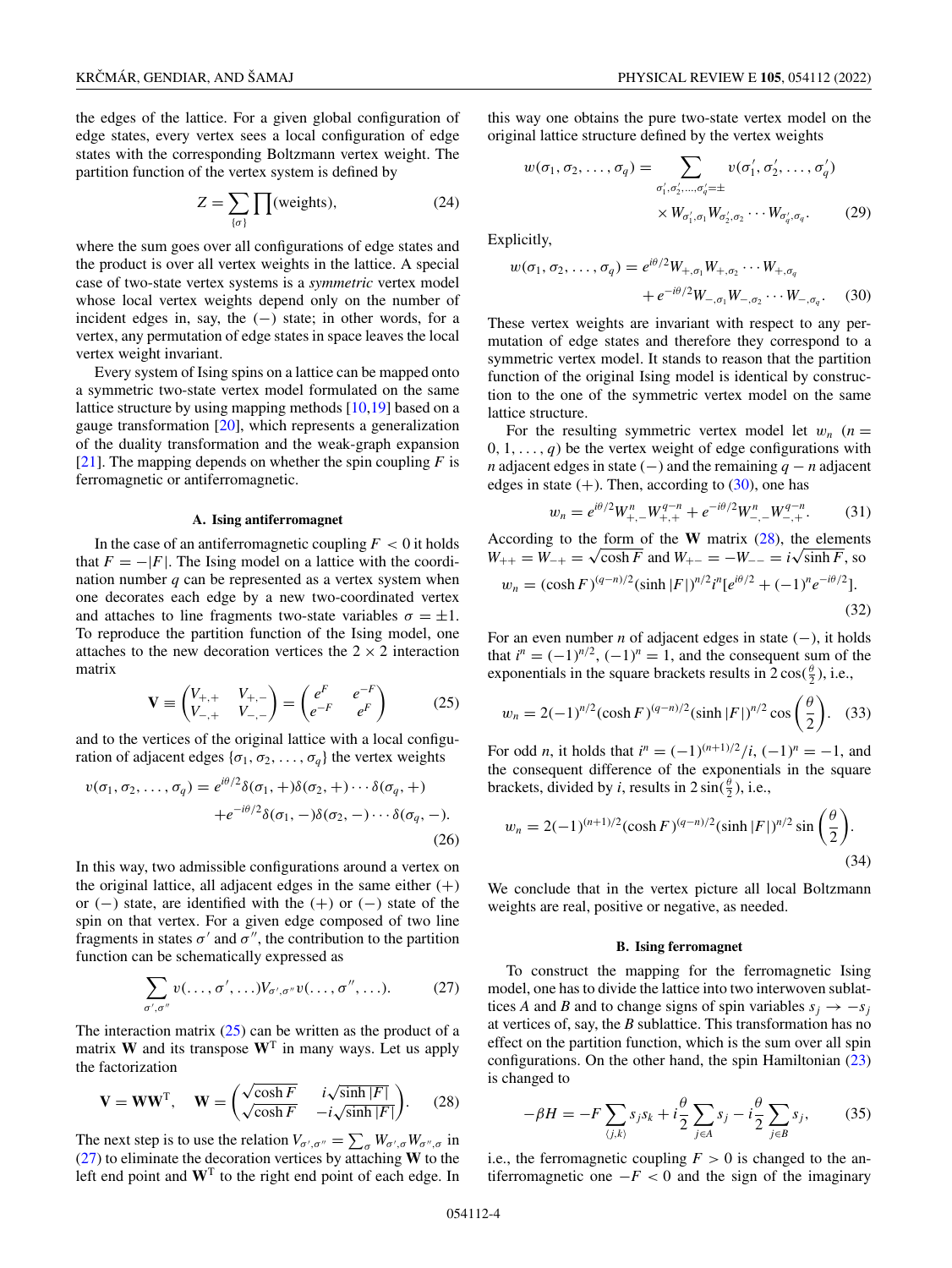<span id="page-4-0"></span>magnetic field alternates with sublattices *A* and *B*. Having the antiferromagnetic coupling, one can proceed as in the preceding section. After the mapping, the vertex weights of the symmetric vertex model depend on whether the vertex is on sublattice *A* or *B*. If the vertex lies on sublattice *A*, the vertex weights are given by

$$
w_n^{(A)} = 2(-1)^{n/2} (\cosh F)^{(q-n)/2} (\sinh F)^{n/2} \cos \left(\frac{\theta}{2}\right)
$$
 (36)

for even *n* and

$$
w_n^{(A)} = 2(-1)^{(n+1)/2} (\cosh F)^{(q-n)/2} (\sinh F)^{n/2} \sin \left(\frac{\theta}{2}\right)
$$
\n(37)

for odd *n*. If the vertex lies on sublattice *B*, the vertex weights are given by

$$
w_n^{(B)} = 2(-1)^{n/2} (\cosh F)^{(q-n)/2} (\sinh F)^{n/2} \cos \left(\frac{\theta}{2}\right)
$$
 (38)

for even *n* and

$$
w_n^{(B)} = 2(-1)^{(n-1)/2} (\cosh F)^{(q-n)/2} (\sinh F)^{n/2} \sin \left(\frac{\theta}{2}\right)
$$
\n(39)

for odd *n*.

#### **IV. NUMERICAL METHODS**

We apply two distinct numerical methods to the Ising models, which originate in the density-matrix renormalization [\[22–24\]](#page-9-0). Namely, we use the corner transfer matrix renormalization group (CTMRG) [\[25–27\]](#page-9-0) and the higher-order tensor renormalization group (HOTRG) [\[28\]](#page-9-0) methods for that purpose.

(i) The CTMRG method comes from Baxter's corner transfer matrix approach, originally proposed for square-lattice Ising spins [\[29\]](#page-9-0). The CTMRG is used in this work to evaluate the von Neumann entropy

$$
S = -\text{Tr}(\rho \ln \rho). \tag{40}
$$

Here  $\rho$  represents a reduced density matrix, which is used for the construction of the renormalization transformations. At the construction of the renormalization transformations. At  $\theta = 0$ , the Ising critical point is  $F = F_c = \frac{1}{2} \ln(1 + \sqrt{2})$  [\[14\]](#page-9-0), in which the von Neumann entropy *S* logarithmically diverges with respect to number of the spins *N* [\[30,31\]](#page-9-0),

$$
S \sim \frac{c}{12} \ln N, \quad F = F_c. \tag{41}
$$

The parameter *c* is an anomaly number (also known as the central charge) determining the universality class of the statistical system. For the 2D Ising model at zero magnetic field, the anomaly number  $c = \frac{1}{2}$ . We first evaluate the *N* dependence of an effective anomaly number at criticality  $F_c$ ,

$$
c_{\text{eff}}(N) = 12 \frac{\partial S}{\partial \ln N}.
$$
 (42)

Finally, the asymptotic value of  $c_{\text{eff}}(N)$  yields

$$
c = \lim_{N \to \infty} c_{\text{eff}}(N). \tag{43}
$$



FIG. 1. The (dimensionless) free energy per spin  $\beta f$  of the 2D antiferromagnetic Ising model versus the coupling  $F \leq 0$  for four values of the (dimensionless) imaginary magnetic field  $\beta H =$ *i*θ/2: zero field  $\theta = 0$  (solid curve),  $\theta = 1$  (dashed curve),  $\theta = 2$ (dash-dotted curve), and  $\theta = 3$  (dotted curve).

(ii) The HOTRG method is applied to the calculation of the free energy (for both the antiferromagnet and the ferromagnet) in the standard way. In the symmetry-broken phase  $(F > F_c)$ of the Ising antiferromagnet, the magnetizations per spin  $m_A$ and  $m_B$ , associated with the two sublattices *A* and *B*, respectively, differ. Hence, a nonzero magnetization difference results in

$$
m_{AB} = m_A - m_B \neq 0. \tag{44}
$$

Since it is not straightforward how to evaluate the imaginary magnetization  $m_{AB}$  using the HOTRG method, we propose an *extended* impurity tensor  $T_{AB}$  in order to distinguish the symmetry-broken phase from the disordered one. This is so because there is no concise way of how to observe the  $Z_2$ broken symmetry, provided the real (nonimaginary) character of HOTRG tensors has to be preserved. Further details of constructing the impurity tensor are briefly described in the Appendix.

# **V. NUMERICAL RESULTS FOR THE 2D ANTIFERROMAGNET**

Using the vertex representation of the 2D Ising antiferromagnet on the square lattice  $(q = 4)$  derived in Sec. [III A,](#page-3-0) the dependence of the (dimensionless) free energy per spin  $\beta f$  on the coupling  $F \leq 0$  is pictured in Fig. 1 for the zero magnetic field  $\theta = 0$  (solid curve) and three values of the imaginary magnetic field  $\theta = 1$  (dashed curve),  $\theta = 2$ (dash-dotted curve), and  $\theta = 3$  (dotted curve); the same notation will be used in what follows. The spins become uncoupled in the limit  $F \to 0$ , so the curves end up at the points  $\beta f = -\ln[2\cos(\theta/2)]$ . The free energy is always an increasing function of the coupling *F*. In the low-temperature region, for small enough antiferromagnetic coupling  $F \lesssim -0.5$ , the curves approach close to each other. An analogous behavior is observed also in one dimension.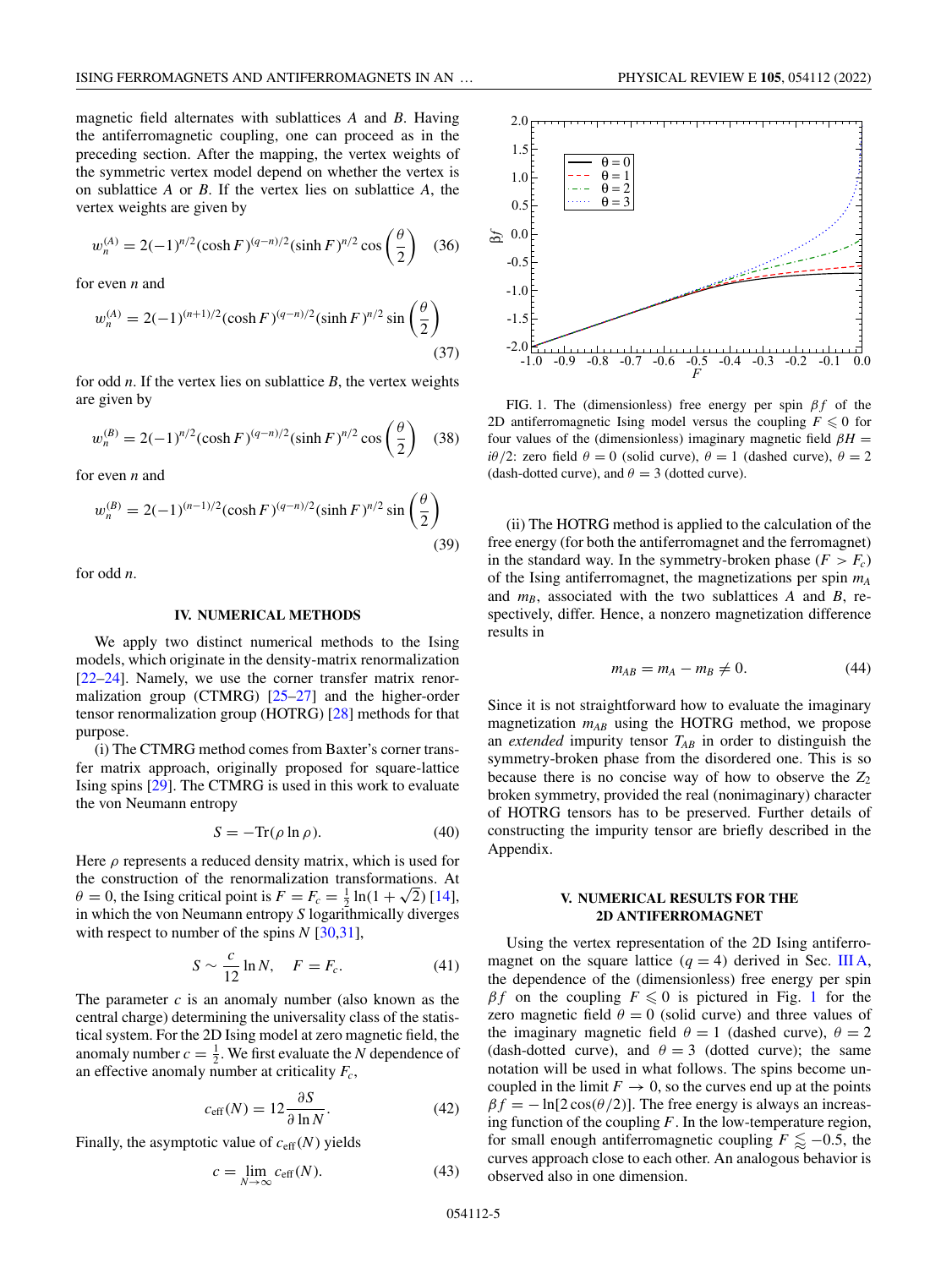<span id="page-5-0"></span>

FIG. 2. Plotted for the antiferromagnet is the value of the critical coupling  $F_c$  as a function of the imaginary magnetic field  $\theta \in [0, \pi]$ . The present data (open circles) are compared with those of Ref. [\[6\]](#page-8-0) (stars) and Ref. [\[11\]](#page-8-0) (crosses). The *F* dependence of the second derivative of the free energy  $\beta f$  with respect to *F* is pictured in the inset for four values 0,1,2,3 of the imaginary magnetic field  $\theta$ ; the cusp divergence of the second derivative determines the critical point  $F_c(\theta)$ .

The phenomenon which does not occur in one dimension is seen in the inset of Fig. 2 where the *F* dependence of the second derivative of the free energy  $\beta f$  with respect to  $F$  is represented for four values  $(0,1,2,3)$  of the imaginary magnetic field  $\theta$ . For each  $\theta$ , there is a critical point  $F_c$  at which the second derivative goes to  $-\infty$ . The dependence of critical points  $F_c$  on the imaginary magnetic field  $\theta \in [0, \pi]$ is pictured in the main plot of Fig. 2. The present data (open circles) are compared with numerical data from other works. The data of Ref. [\[6\]](#page-8-0) (stars), obtained by calculating complextemperature zeros of the partition function for finite lattices of relatively small sizes, are in good agreement with our data. The data of Ref. [\[11\]](#page-8-0) (crosses), obtained by extrapolation of the high-temperature cumulant expansion of the free energy into the critical region, deviate much more from our data. This is caused by the fact that only the first eight cumulants were taken into account. The numerical estimate of  $F_c \approx -0.4410$ for the zero magnetic field  $\theta = 0$  is in good agreement with the exact value  $F_c = -0.44068679...$  obtained by Onsager [\[14\]](#page-9-0). The exact value  $F_c = 0$  for  $\theta = \pi$  [\[15\]](#page-9-0) is also reproduced by our numerical calculations. Note that a similar curve of critical points occurs for the 2D Ising antiferromagnet in *real* nonzero magnetic fields [\[9,10\]](#page-8-0).

Figure 3 shows the dependence of the magnetization difference between sublattices *A* and *B*, namely, the real quantity −*imAB*, on the coupling *F* for three values of the imaginary field  $\theta = 1, 2, 3$ ; the spontaneous magnetization for the zero magnetic field  $\theta = 0$  is presented as well. The magnetization difference is zero above the critical coupling  $F_c$  and goes to 1 for asymptotically large  $F \to -\infty$ . The plot of the function  $-im_{AB}(F)$  is nonmonotonic for  $\theta = 3$ ; it acquires a maximum larger than 1. This confirms that also the spontaneous magnetization difference between two alternat-



FIG. 3. Plotted for the antiferromagnet is the difference between sublattice magnetizations [\(44\)](#page-4-0)  $-i m_{AB}$  versus the coupling *F*, for imaginary fields  $\theta = 1, 2, 3$ . The spontaneous magnetization for the zero magnetic field  $\theta = 0$  is drawn for comparison.

ing sublattices can be larger than 1 for imaginary magnetic fields.

The dependence of  $m_{AB}^8$  on small deviations from the critical coupling  $F_c(\theta) - F$  for zero magnetic field  $\theta = 0$  and the imaginary fields  $\theta = 1, 2, 3$  is pictured in Fig. 4. The linear form of the plots indicates that the critical exponent  $\beta$  is constant along the whole curve of critical points  $F_c(\theta)$ , equal to its zero-field Ising value  $\frac{1}{8}$ . This behavior, which agrees with the universality hypothesis [\[29,32\]](#page-9-0), was observed also for the 2D Ising antiferromagnet in real nonzero magnetic fields  $[10]$ .

The plot of the von Neumann entropy *S* versus the number of sites *N* of the square lattice is pictured in the logarithmic scale in Fig. [5.](#page-6-0) It is evident that for large *N* the entropy grows in accordance with the expected asymptotic formula [\(41\)](#page-4-0).



FIG. 4. Plotted for the antiferromagnet is the linear dependence of the eighth power of the difference between sublattice magnetizations in the ordered phase on small deviations from the critical coupling  $F_c(\theta) - F$  for the zero magnetic field  $\theta = 0$  and the values  $\theta = 1, 2, 3$  of the imaginary field. The linear form of the plots indicates the uniformity of the critical index  $\beta = \frac{1}{8}$  along the line of critical points when changing the parameter  $\theta \in [0, \pi]$ .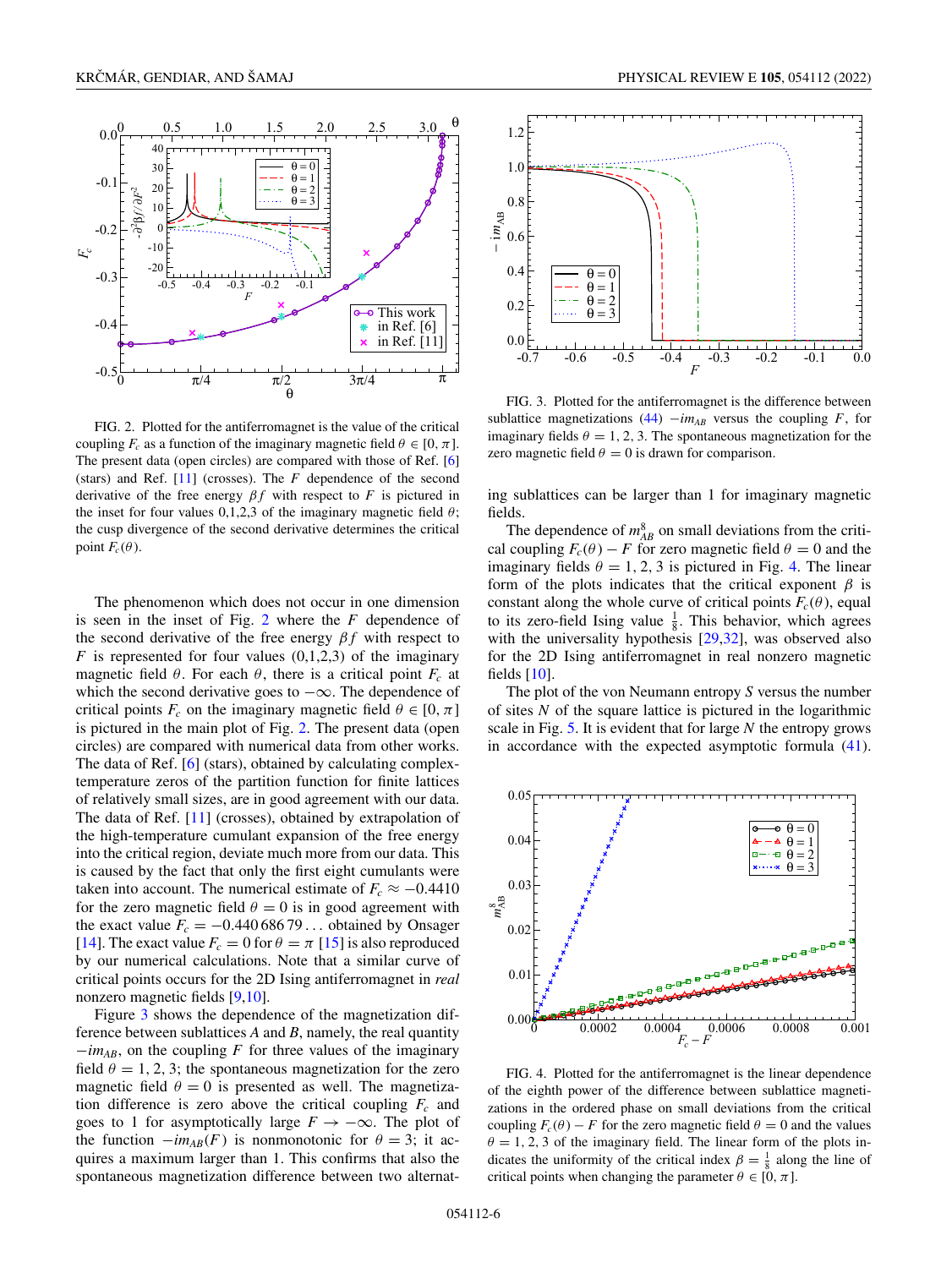<span id="page-6-0"></span>

FIG. 5. Plotted for the antiferromagnet is the von Neumann entropy *S* versus the number of sites of the square lattice *N*, in logarithmic scale. The inset shows that with increasing *N* the effective anomaly number  $c_{\text{eff}}(N)$  [Eq. [\(42\)](#page-4-0)] tends to the Ising value  $\frac{1}{2}$  for the zero magnetic field  $\theta = 0$  as well as the values  $\theta = 1, 2, 3$  of the imaginary magnetic field.

The inset documents the tendency of the effective anomaly number  $c_{\text{eff}}(N)$  to the Ising value  $\frac{1}{2}$  with increasing *N*, for the zero field  $\theta = 0$  as well as for any value  $\theta = 1, 2, 3$  of the imaginary magnetic field. This means that the presence of the imaginary magnetic field does not change the universality class of the Ising antiferromagnet and all critical exponents remain the same as those in the zero field.

#### **VI. NUMERICAL RESULTS FOR THE 2D FERROMAGNET**

Using the vertex representation of the 2D Ising ferromagnet on the square lattice  $(q = 4)$  derived in Sec. [III B,](#page-3-0) the dependence of the (dimensionless) free energy  $\beta f$  on the ferromagnetic coupling  $F > 0$  is pictured in Fig. 6 for zero magnetic field  $\theta = 0$  and the values  $\theta = 1, 2, 3$  of the imaginary field. The antiferromagnetic region of the couplings  $F \in$ [−0.1, 0] is included to describe in detail the neighborhood of the point  $F = 0$ . While for the zero field the free energy as a function of *F* decays monotonically, for the imaginary magnetic fields  $\beta f$  first grows in the region of small *F* up to a maximum point and then decays monotonically up to  $F \rightarrow$ ∞. The curves are close to each other in the low-temperature region, namely, for large enough couplings  $F \gtrsim 0.5$ . The inset of Fig. 6 shows the *F* dependence of the first derivative of the free energy with respect to  $F$ ; the cusp divergence of the derivative signals a first-order phase transition at the transient coupling  $F^*(\theta)$ .

To explain our numerical data for the free energy in more detail, we recall that, in analogy with the 1D version of the model, the free energy is expected to be well defined in the high-temperature region  $F < F^*(\theta)$ . In this region, being sufficiently far away from  $F^*(\theta)$ , we calculate the free energy at equidistant points on the *F* axis with the step  $\Delta F = 0.01$ . When the free energy starts to vary substantially, i.e., when one is close to the transient point  $F^*(\theta)$ , in order to describe correctly the neighborhood of  $F^*(\theta)$ , the equidistant step is





FIG. 6. Plotted for the ferromagnet is the free energy  $\beta f$  as a function of the ferromagnetic coupling  $F > 0$  for zero magnetic field  $\theta = 0$  and the values  $\theta = 1, 2, 3$  of the imaginary field. The inset shows the  $F$  dependence of the first derivative of the free energy with respect to  $F$ ; the cusp divergence of the derivative signals a firstorder transition at the coupling  $F^*(\theta)$ . The free energy is well defined in the high-temperature region  $F < F^*(\theta)$ ; the continuous plot of the free energy in the low-temperature region  $F > F^*(\theta)$  ignores the divergence of  $\beta f$  at a dense set of Yang-Lee zeros.

changed to the smaller one  $\Delta F = 0.0001$ . Passing through the transient point  $F^*(\theta)$ , the free energy changes smoothly once again and one returns to the previous step  $\Delta F = 0.01$ . It stands to reason that in the low-temperature region  $F > F^*(\theta)$ there exists a problematic dense set of Yang-Lee zeros of the partition function at which the free energy per site blows up to infinity. As is evident from Fig. 6, our choice of the rational equidistant points on the *F* axis does not involve Yang-Lee zeros and the numerical plot of the free energy versus *F* looks continuous. This mathematical peculiarity of limited physical interest is in close analogy with the 1D version of the Ising ferromagnet and we suggest that one has to be precisely at a Yang-Lee zero to observe the divergence of the free energy.

The dependences of the first-order transition coupling *F*<sup>∗</sup> on the imaginary magnetic field  $\theta$  in one and two dimensions are pictured in Fig. [7.](#page-7-0) The analytic  $1D$  result  $(10)$  is shown by the dashed curve. It is seen that as  $\theta \rightarrow 0$  the coupling  $F^* \to \infty$  which is in agreement with the fact that for the Ising ferromagnet in zero magnetic field there is neither a first-order phase transition nor divergence of the magnetization. The numerical 2D data for the dependence  $F^*(\theta)$  are represented in Fig. [7](#page-7-0) by open circles. For each  $\theta$ , the value of the 2D  $F^*(\theta)$ is always smaller than the one in one dimension. The limiting  $\theta \rightarrow 0^+$  value of  $F(\theta)$  is a finite number. The 2D Ising ferromagnet at the strictly zero magnetic field  $\theta = 0$  exhibits no first-order phase transition and consequently *F*<sup>∗</sup>(0) does not exist.

The divergence of the magnetization −*im* when the coupling constant *F* approaches the transition coupling  $F^*(\theta)$ (vertical dotted lines) from below (i.e., from the hightemperature region) is represented in Fig. [8.](#page-7-0) The dashed curve corresponds to the imaginary magnetic field  $\theta = 1$  and the dash-dotted curve to  $\theta = 2$ . Data for the imaginary magnetic field  $\theta = 3$  are omitted since  $F^*(3)$  is very close to zero,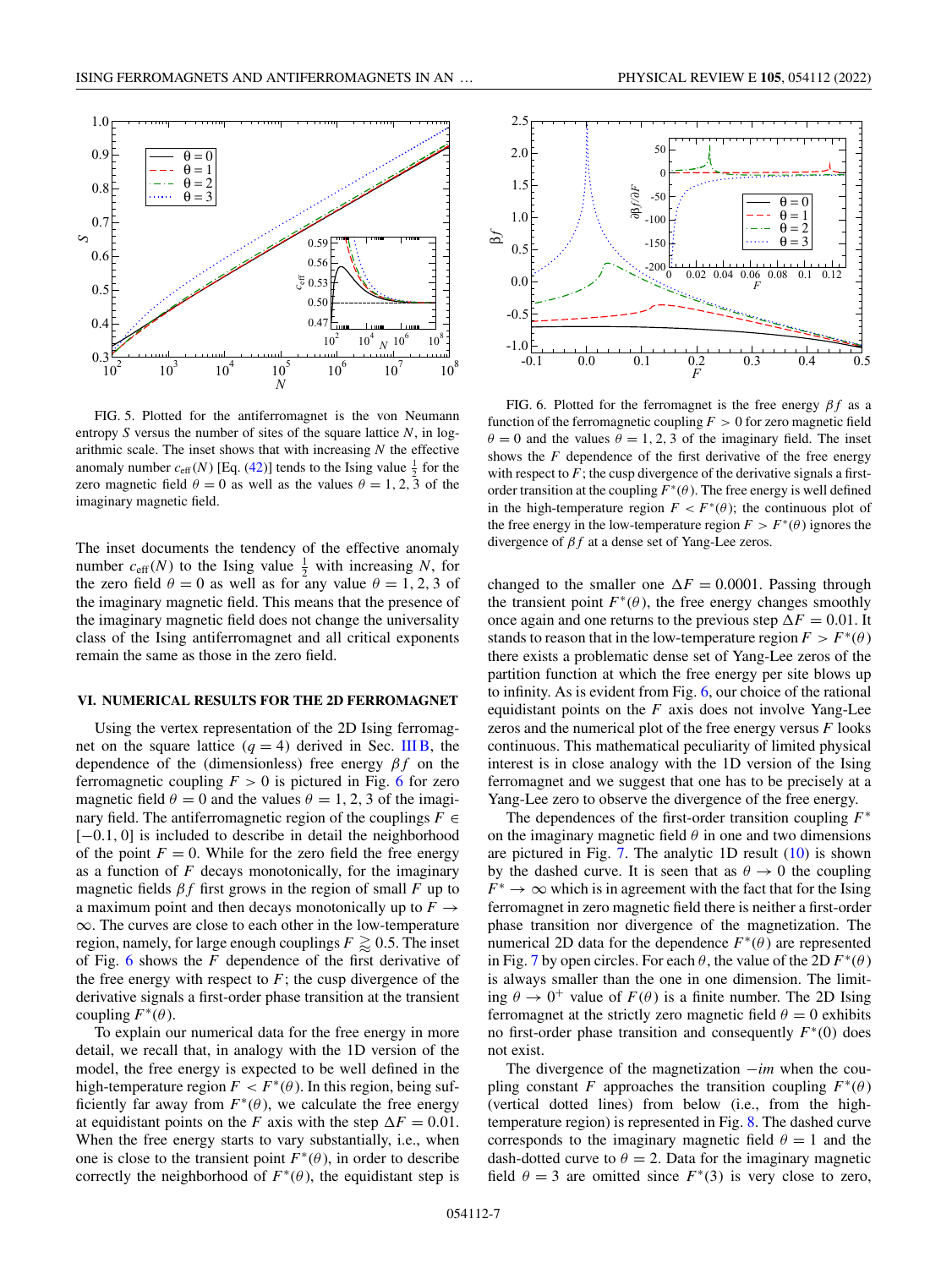<span id="page-7-0"></span>

FIG. 7. Plotted for the ferromagnet is the transition coupling *F*<sup>∗</sup> as a function of the imaginary magnetic field  $\theta$ . The analytic 1D result [\(10\)](#page-1-0) is shown by the dashed curve and the numerical 2D data are represented by open circles.

which causes numerical instabilities in the calculation of the magnetization plot. The values of  $F^*(\theta)$  obtained in this way coincide, with high accuracy, with the previous ones obtained from the divergence of the first derivative of the free energy (see Fig. 7). The high-temperature expansion of the magnetization for the Ising model on the square lattice in a magnetic field in powers of the nearest-neighbor coupling is written in Eq. (1.8.7) of Ref. [\[29\]](#page-9-0). Inserting there the imaginary field, one obtains

$$
-im = \tan\left(\frac{\theta}{2}\right) + \frac{4\tan\left(\frac{\theta}{2}\right)}{\cos^2\left(\frac{\theta}{2}\right)}F
$$
  
+ 
$$
\frac{4\tan\left(\frac{\theta}{2}\right)}{\cos^2\left(\frac{\theta}{2}\right)} \left[3 + 7\frac{\sin^2\left(\frac{\theta}{2}\right)}{\cos^2\left(\frac{\theta}{2}\right)}\right]F^2 + O(F^3). \tag{45}
$$

The dependences of −*im* on *F* yielded by this asymptotic relation are depicted for the imaginary fields  $\theta = 1$ , 2 in Fig. 8 by the solid lines for comparison. When  $F > F^*(\theta)$ , the thermodynamic limit of the magnetization changes chaotically with the system size (not shown in the figure) and so it is ill-defined like in one dimension.

### **VII. CONCLUSION**

The Ising model in a pure imaginary magnetic field exhibits a severe sign problem. The Boltzmann weight of a configuration of spins on the lattice is a complex number which prevents from application of standard methods in equilibrium statistical mechanics. We avoid this problem by mapping the considered Ising model on the square lattice onto the symmetric vertex model (with the permutation symmetry of local vertex weights) formulated on the same lattice structure in Sec. [III.](#page-2-0) The mapping depends on whether the Ising nearest-neighbor couplings are antiferromagnetic (Sec. [III A\)](#page-3-0) or ferromagnetic (Sec. [III B\)](#page-3-0). The local vertex weights of the symmetric vertex model are real (positive or negative) numbers. This fact permits us to apply the accurate numerical CTMRG and HOTRG methods based on the renormalization



FIG. 8. Plotted for the ferromagnet is the divergence of the magnetization −*im* for the 2D Ising ferromagnet in an imaginary field as the coupling constant *F* approaches the transition coupling  $F^*(\theta)$ (vertical dotted lines) from below; the imaginary magnetic field  $\theta =$ 1 (dashed curve) and  $\theta = 2$  (dash-dotted curve). The dependences of  $-im$  versus *F* yielded by the asymptotic  $F \to 0$  formula (45) are depicted by the solid lines.

of the density matrix. Another potential application of the mapping onto the symmetric vertex model with real vertex weights is to search for the Yang-Lee zeros of the Ising partition function on finite lattices, e.g., with periodic boundary conditions.

The numerical results for the 2D antiferromagnet in an imaginary magnetic field were presented in Sec. [V.](#page-4-0) The curve of critical points separating the ordered antiferromagnetic and the disordered paramagnetic phases of the model in Fig. [2](#page-5-0) was estimated with numerical precision of order 0.2%, which substantially surpasses the accuracy of other methods [\[6,11\]](#page-8-0). Data for the magnetization difference between two interwoven sublattices as a function of the coupling *F* were pictured in Fig. [3.](#page-5-0) It could be seen that for the sufficiently high imaginary field  $\theta = 3$  the spontaneous difference between the sublattice magnetizations turns out to be larger than one in an interval of the couplings *F*. As concerns the critical properties, there is numerical evidence that the critical exponent  $\beta$  (Fig. [4\)](#page-5-0) and the anomaly number  $c$  (Fig. [5\)](#page-6-0) do not depend on the strength of the imaginary magnetic field and are equal to the zero-field Ising values  $\beta = \frac{1}{8}$  and  $c = \frac{1}{2}$ .

The phase properties of the 2D ferromagnetic Ising model in an imaginary magnetic field, studied in Sec. [VI,](#page-6-0) are qualitatively similar to those of its  $1D$  version (Sec.  $\overline{I}$  IB). In particular, there is a first-order transition coupling  $F^*(\theta)$  at which both the first derivative of the free energy with respect to the coupling and the magnetization diverge when approaching  $F^*(\theta)$  from the high-temperature side,  $F \rightarrow$ *F*<sup>∗−</sup>. The free energy and the magnetization per site are well defined in the high-temperature region  $F < F^*(\theta)$ . In the low-temperature region  $F > F^*(\theta)$ , the free energy blows up at couplings which correspond to the Yang-Lee zeros of the partition function. As is evident from Fig. [6,](#page-6-0) our choice of equidistant rational points on the *F* axis does not involve Yang-Lee zeros and the numerical plot of the free energy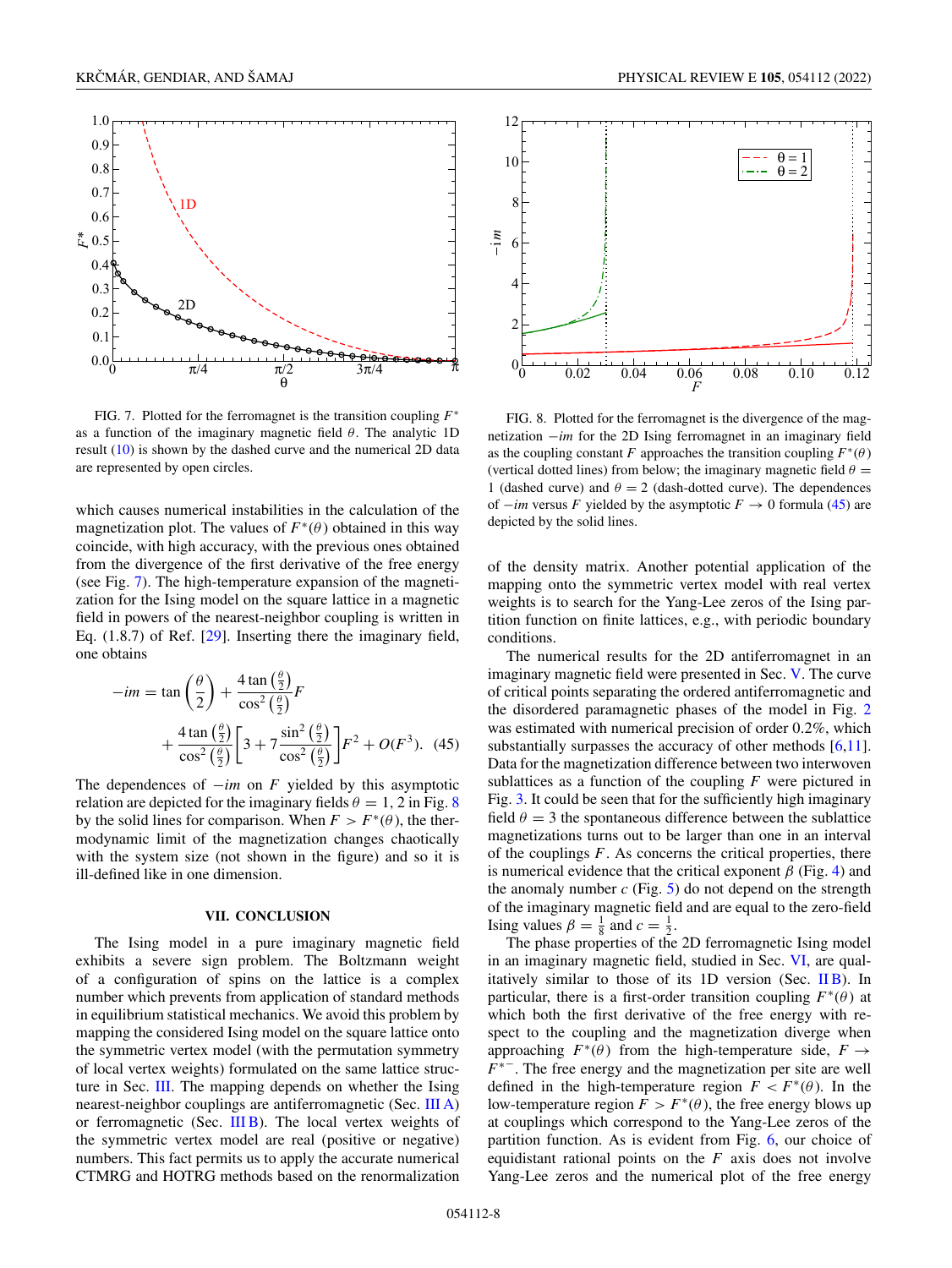<span id="page-8-0"></span>versus *F* looks smooth. This mathematical curiosity of limited physical interest was explained on the exactly solvable 1D ferromagnet in Sec. [II B](#page-1-0) based on plausible arguments. The magnetization depends chaotically on the system size for  $F > F^*(\theta)$  and therefore it is ill-defined for both one and two dimensions. The only fundamental difference between one and two dimensions comes from Fig. [7:](#page-7-0) While the zerofield  $\theta \to 0$  limit of  $F^*(\theta)$  goes continuously to the expected value  $\infty$  in one dimension, it approaches a finite value in two dimensions and does not exist at the strictly zero field  $\theta = 0$ .

## **ACKNOWLEDGMENTS**

The support received from Vedecká Grantová Agentúra MŠVVaŠ SR a SAV (VEGA Grant No. 2/0123/19 and 2/0092/21), Joint Research Project SAS-MOST 108-2112-M-002-020-MY3, and Agentúra pre Podporu Výskumu a Vývoja (No. APVV-20-0150) is acknowledged.

### **APPENDIX**

Let the standard impurity tensor  $T_m$  be given by the product of the vertex weights [see  $(30)$ ]. The standard impurity tensor is used to evaluate the magnetization according to  $m =$  $Tr(T_m)$ . For a spatially homogeneous system on the square lattice with the coordination number  $q = 4$ , the standard impurity tensor reads

$$
T_m(\sigma_1, \sigma_2, \sigma_3, \sigma_4) = \sum_{\sigma'_1, \sigma'_2, \sigma'_3, \sigma'_4 = \pm} v_m(\sigma'_1, \sigma'_2, \sigma'_3, \sigma'_4)
$$
  
 
$$
\times W_{\sigma'_1, \sigma_1} W_{\sigma'_2, \sigma_2} W_{\sigma'_3, \sigma_3} W_{\sigma'_4, \sigma_4}, \quad (A1)
$$

with the vertex tensor  $v_m$  being

$$
v_m(\sigma_1, \sigma_2, \sigma_3, \sigma_4) = e^{i\theta/2} \prod_{j=1}^4 \delta(\sigma_j, +) - e^{-i\theta/2} \prod_{j=1}^4 \delta(\sigma_j, -).
$$
\n(A2)

For the inhomogeneous system, however, the sublattices magnetizations  $m_A$  and  $m_B$  are not identical in the symmetrybroken state anymore. Then the impurity tensor has to be redefined to describe the nonzero difference of the magnetiza-

- [1] K. Uzelac, R. Jullien, and P. Pfeuty, One-dimensional transverse-field Ising model in a complex longitudinal field from a real-space renormalization-group method at  $T = 0$ , [Phys. Rev. B](https://doi.org/10.1103/PhysRevB.22.436) **22**, 436 (1980).
- [2] G. von Gehlen, Critical and off-critical analysis of the Ising [quantum chain in an imaginary field,](https://doi.org/10.1088/0305-4470/24/22/021) J. Phys. A: Math. Gen. **24**, 5371 (1991).
- [3] T. Deguchi and P. K. Ghosh, The exactly solvable quasi-[Hermitian transverse Ising model,](https://doi.org/10.1088/1751-8113/42/47/475208) J. Phys. A: Math. Theor. **42**, 475208 (2009).
- [4] V. Matveev and R. Shrock, Complex-temperature properties of [the 2D Ising model with](https://doi.org/10.1088/0305-4470/28/17/018)  $\beta H = \pm i\pi/2$ , J. Phys. A: Math. Gen. **28**, 4859 (1995).
- [5] V. Matveev and R. Shrock, Complex-temperature properties of the two-dimensional Ising model for nonzero magnetic field, [Phys. Rev. E](https://doi.org/10.1103/PhysRevE.53.254) **53**, 254 (1996).

tion  $m_{AB} = m_A - m_B = \max(T_{AB})$ . We therefore consider the maximal absolute value of the extended impurity tensor *TAB* (rather than its trace). The construction of  $T_{AB}$  was carried out by means of additional four extended impurity tensors  $T_1^A$ ,  $T_2^A$ ,  $T_1^B$ , and  $T_2^B$  such that

$$
T_{AB} = T_1^A + T_2^A - T_1^B - T_2^B. \tag{A3}
$$

These extended impurity tensors have doubled ranks, because the degrees of freedom on the edges of the tensors are squared, while the coordination number remains unchanged  $(q = 4)$ . The four tensors satisfy the relations

$$
T_1^A(\{\sigma_1\bar{\sigma}_1\}, \{\sigma_2\bar{\sigma}_2\}, \{\sigma_3\bar{\sigma}_3\}, \{\sigma_4\bar{\sigma}_4\})
$$
  
= 
$$
\prod_{\sigma'_1, \sigma'_2, \sigma'_3, \sigma'_4} T_m(\bar{\sigma}_1, \sigma_2, \sigma'_1, \sigma'_4) w(\sigma'_1, \bar{\sigma}_2, \bar{\sigma}_3, \sigma'_2)
$$
  

$$
\times w(\sigma'_3, \sigma'_2, \sigma_3, \bar{\sigma}_4) w(\sigma_1, \sigma'_4, \sigma'_3, \sigma_4),
$$
 (A4)

$$
T_2^A(\{\sigma_1\bar{\sigma}_1\}, \{\sigma_2\bar{\sigma}_2\}, \{\sigma_3\bar{\sigma}_3\}, \{\sigma_4\bar{\sigma}_4\})
$$
  
= 
$$
\prod_{\sigma'_1, \sigma'_2, \sigma'_3, \sigma'_4} w(\bar{\sigma}_1, \sigma_2, \sigma'_1, \sigma'_4) w(\sigma'_1, \bar{\sigma}_2, \bar{\sigma}_3, \sigma'_2)
$$
  

$$
\times w(\sigma'_3, \sigma'_2, \sigma_3, \bar{\sigma}_4) T_m(\sigma_1, \sigma'_4, \sigma'_3, \sigma_4),
$$
 (A5)

$$
T_1^B(\{\sigma_1\bar{\sigma}_1\}, \{\sigma_2\bar{\sigma}_2\}, \{\sigma_3\bar{\sigma}_3\}, \{\sigma_4\bar{\sigma}_4\})
$$
  
= 
$$
\prod_{\sigma_1', \sigma_2', \sigma_3', \sigma_4'} w(\bar{\sigma}_1, \sigma_2, \sigma_1', \sigma_4') T_m(\sigma_1', \bar{\sigma}_2, \bar{\sigma}_3, \sigma_2')
$$
  

$$
\times w(\sigma_3', \sigma_2', \sigma_3, \bar{\sigma}_4) w(\sigma_1, \sigma_4', \sigma_3', \sigma_4),
$$
 (A6)  

$$
T_2^B(\{\sigma_1\bar{\sigma}_1\}, \{\sigma_2\bar{\sigma}_2\}, \{\sigma_3\bar{\sigma}_3\}, \{\sigma_4\bar{\sigma}_4\})
$$

$$
= \prod_{\sigma'_1, \sigma'_2, \sigma'_3, \sigma'_4} w(\bar{\sigma}_1, \sigma_2, \sigma'_1, \sigma'_4) w(\sigma'_1, \bar{\sigma}_2, \bar{\sigma}_3, \sigma'_2)
$$
  
 
$$
\times T_m(\sigma'_3, \sigma'_2, \sigma_3, \bar{\sigma}_4) w(\sigma_1, \sigma'_4, \sigma'_3, \sigma_4).
$$
 (A7)

Within the HOTRG method, the impurity tensors iteratively expand into the doubled ranks and renormalize back to their original ranks. They represent linear combinations of all possible positions of the magnetic tensor (with the appropriate sign) divided by number of the combinations taken.

- [6] V. Matveev and R. Shrock, On properties of the Ising model [for complex energy/temperature and magnetic field,](https://doi.org/10.1088/1751-8113/41/13/135002) J. Phys. A: Math. Theor. **41**, 135002 (2008).
- [7] S.-Y. Kim, Yang-Lee Zeros of the Antiferromagnetic Ising Model, Phys. Rev. Lett. **93**[, 130604 \(2004\).](https://doi.org/10.1103/PhysRevLett.93.130604)
- [8] E. Müller-Hartmann and J. Zittartz, Interface free energy and transition temperature of the square-lattice Ising antiferromagnet at finite magnetic field, Z. Phys. B **27**[, 261 \(1977\).](https://doi.org/10.1007/BF01325537)
- [9] F. Y. Wu, X. N. Wu, and H. W. J. Blöte, Critical Frontier of the Antiferromagnetic Ising Model in a Magnetic Field: The Honeycomb Lattice, [Phys. Rev. Lett.](https://doi.org/10.1103/PhysRevLett.62.2773) **62**, 2773 (1989).
- [10] M. Kolesík and L. Šamaj, New variational series expansions for lattice models, [J. Phys. \(France\) I](https://doi.org/10.1051/jp1:1993119) **3**, 93 (1993).
- [11] V. Azcoiti, G. Di Carlo, E. Follana, and E. Royo-Amondarain, [Antiferromagnetic Ising model in an imaginary field,](https://doi.org/10.1103/PhysRevE.96.032114) Phys. Rev. E **96**, 032114 (2017).